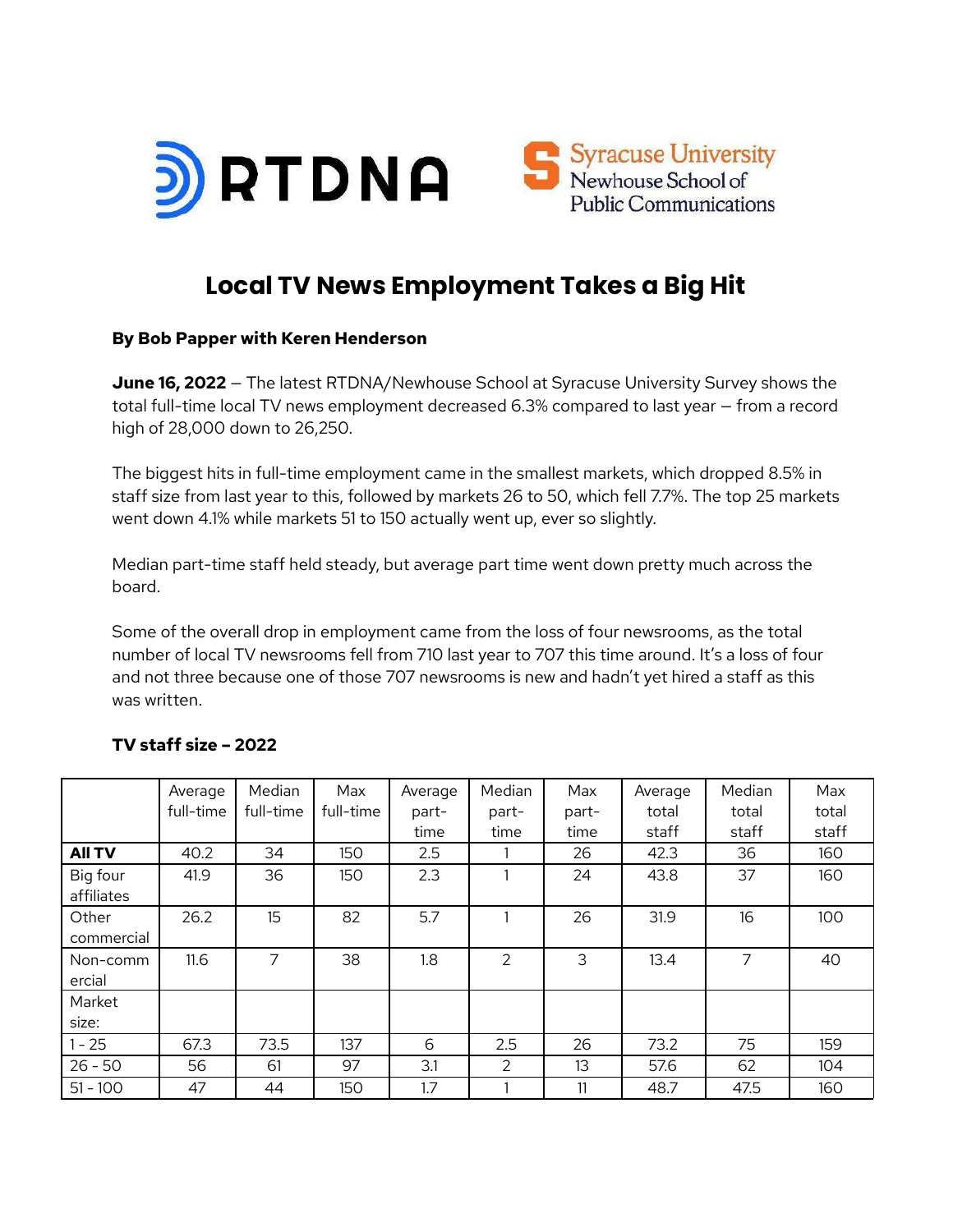|             | Average   | Median    | Max       | Average | Median | Max   | Average | Median | Max   |
|-------------|-----------|-----------|-----------|---------|--------|-------|---------|--------|-------|
|             | full-time | full-time | full-time | part-   | part-  | part- | total   | total  | total |
|             |           |           |           | time    | time   | time  | staff   | staff  | staff |
| $101 - 150$ | 30.3      | 30        | 68        | 2.5     |        | 24    | 32.7    | 33     | 70    |
| $151+$      | 19.4      | 18        | 43        | 1.3     |        | 10    | 20.7    | 20     | 45    |

The pain was remarkably widespread. Other commercial stations got hit harder than the big four affiliates, but everyone went down. All the affiliate groups went down; all the regions of the country went down.

|                     | Increase       | Decrease | Same  | Don't Know |  |  |
|---------------------|----------------|----------|-------|------------|--|--|
| <b>All TV</b>       | 23.6%<br>27.7% |          | 48.2% | 0.5%       |  |  |
| Big four affiliates | 24.5           | 28       |       | 0.5        |  |  |
| Other commercial    | 13.3           | 33.3     | 53.3  |            |  |  |

# **TV staff size changes … the past year (2021)**

As you'd expect, more stations reported decreasing staff than increasing staff, although the margin is surprisingly close given the overall drop. The most widespread decreases came in markets 26 to 50 and markets 101 to 150. Both groups had more than 30% of stations cutting staff. Fox affiliates, followed by NBC affiliates, were much more likely to cut staff than ABC or CBS stations. Stations in the Northeast took the biggest hit. Nearly half the stations in the Northeast reported cutting staff — more than three times as many that added staff.

But 2022 appears to be a different story.

| TV pidniled Start Gildriges  the next year (2022) |          |            |       |          |  |  |
|---------------------------------------------------|----------|------------|-------|----------|--|--|
|                                                   | Increase | Decrease   | Same  | Not sure |  |  |
| <b>All TV</b>                                     | 44.1%    | 2.3%       | 47.3% | 6.3%     |  |  |
| Big four affiliates                               | 46.5     | 15<br>ل. ا | 46.5  | 5.4      |  |  |

Other commercial  $\begin{array}{|c|c|c|c|c|c|c|c|c|} \hline \text{O} & \text{O} & \text{O} & \text{O} & \text{O} & \text{O} \ \hline \end{array}$ 

# **TV planned staff changes … the next year (2022)**

Clearly, local TV news directors are optimistic about hiring this year. The percentage expecting to add staff is up a whopping 18 points from last year — and at its highest level since we started tracking the question 21 years ago. News directors in every market size overwhelmingly expect to add staff, with those in the smallest markets, followed by those in the biggest, leading the way. Other commercial (and non-commercial) stations are not nearly so optimistic.

# **TV digital staffing largely unchanged**

The latest RTDNA/Newhouse School at Syracuse University Survey found that, overall, full-time TV digital news staffing held steady compared to a year ago. The top 25 markets led the charge; other market sizes were up a bit and down a bit. Part time mostly dropped from a year ago.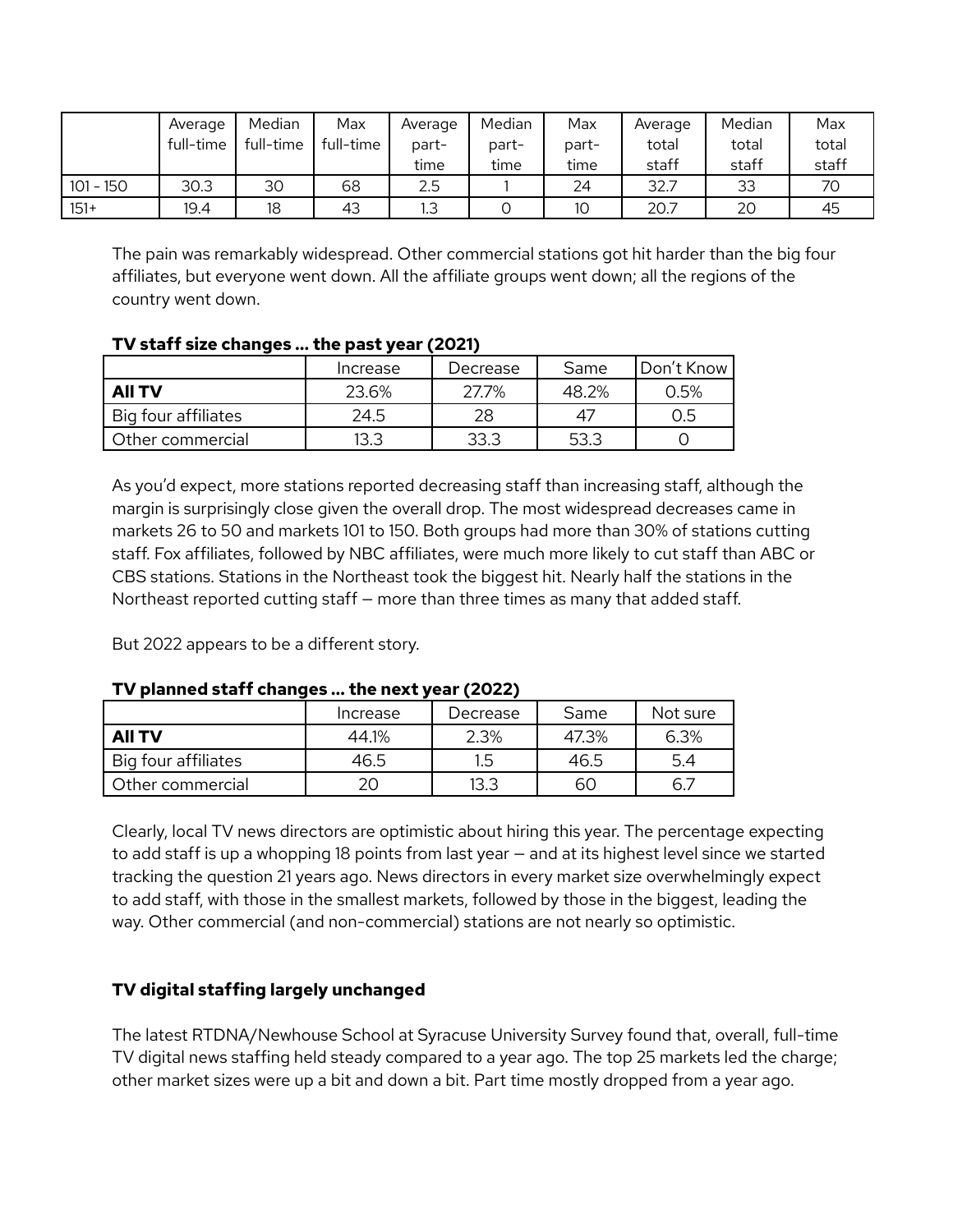|                       | Full-time | Part-time | Total |
|-----------------------|-----------|-----------|-------|
| <b>All TV</b>         | 37        | 09        | 47    |
| Markets 1-25          | 6.6       | 1.6       | 9.1   |
| Markets 26-50         | 4.8       | 1.2       | 5.6   |
| <b>Markets 51-100</b> | 4.3       | 0.6       | 49    |
| Markets 101-150       | っ         | ი 9       | 3.5   |
| Markets 151+          | ⊂ו        |           | 74    |

# **How many people work on the digital side? 2022**

In TV, same-station comparison puts digital staffing dead even with a year ago. There are no consistent differences by network affiliation or geography.

| <b>All TV</b>   | 69.9% |
|-----------------|-------|
| Markets 1-25    | 57.9  |
| Markets 26-50   | 61.7  |
| Markets 51-100  | 63.4  |
| Markets 101-150 | 73.7  |
| Markets 151+    | 84 6  |

# **Do other staffers help on the web? 2022**

TV news staff participation on the web slid by about two and a half points. The biggest and smallest markets rose by just a hair; the others dropped, especially markets 26 to 100.

#### **What does the staffing look like for an "average" TV station?**

In real life — or even in a TV newsroom — it's not easy to divide people into fractions. Thankfully, it's no problem on paper. This is what the latest RTDNA/Newhouse School at Syracuse University Survey says the "average" local TV news department of 40.2 people looks like:

| 0.6     |
|---------|
| 0.4     |
| $1.3\,$ |
| 5.3     |
| 3.4     |
| 1.4     |
| 2.5     |
| 5.1     |
| 0.5     |
| 1.2     |
| 6       |
| 0.1     |
| ი 2     |
|         |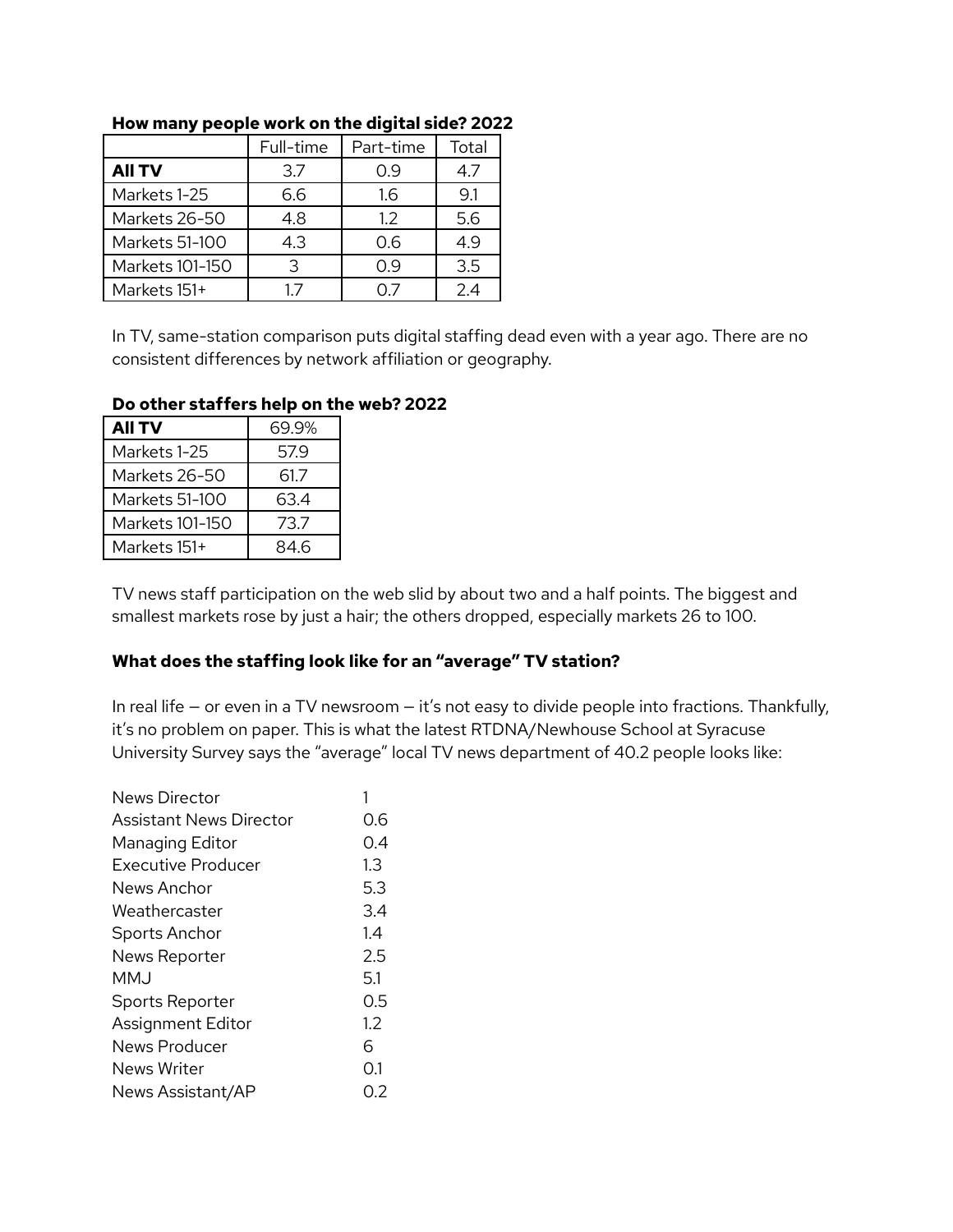| Photographer                   | 54            |
|--------------------------------|---------------|
| Video Editor                   | $\mathcal{P}$ |
| <b>Graphics Specialist</b>     | 0.2           |
| <b>Digital Content Manager</b> | 0.8           |
| Social Media Producer/Editor   | O 4           |
| Web/Mobile Writer/Producer     | 1.8           |
| Other                          | ೧ 6           |

A quarter of the list remained unchanged from last year: news director, assistant news director, executive producer, weathercaster and digital content manager. Just four positions went up: managing editor, MMJ, news producer and web/mobile writer/producer. All other positions went down.

"Other" was scattered among a variety of technical, dual jobs and various one-off positions.

# **MMJ use up slightly**

Even as their use is being debated from a safety standpoint, the percentage of MMJs edged higher this past year. The RTDNA/Newhouse School at Syracuse University Survey has tracked MMJ growth for more than a dozen years. The last few years, the numbers have tended to go up a little, then down a little. This year is up a little. The "mostly use" category rose by 7 points and the "don't use" category dropped by almost 2.

The top 25 markets dropped a bit in the "mostly use" category, but all other market sizes went up, and all markets, except 51 to 100, went down in the "do not use" category.

|               | Yes, Mostly | Yes, Use | Yes, But Not | No, Do  |
|---------------|-------------|----------|--------------|---------|
|               | Use MMJ     | Some MMJ | Use Much     | Not Use |
| <b>All TV</b> | 66.5%       | 20.1%    | 10%          | 3.3%    |
| Market size:  |             |          |              |         |
| $1 - 25$      | 34.8        | 26.1     | 30.4         | 8.7     |
| $26 - 50$     | 21.4        | 32.1     | 35.7         | 10.7    |
| $51 - 100$    | 63.2        | 26.3     | 7            | 3.5     |
| 101-150       | 82.8        | 17.2     | $\Omega$     | O       |
| $151 +$       | 95.3        | 4.7      | $\Omega$     | O       |
| Staff size:   |             |          |              |         |
| $51+$         | 26.1        | 39.1     | 26.1         | 8.7     |
| $31 - 50$     | 70.5        | 24.6     | 4.9          | Ω       |
| $21 - 30$     | 88.1        | 9.5      | 2.4          | Ω       |
| $11 - 20$     | 96.7        | 3.3      | Ω            | Ω       |
| $1 - 10$      | 82.4        | 5.9      | $\Omega$     | 11.8    |

#### **Percentage of TV newsrooms reporting using MMJs - 2022**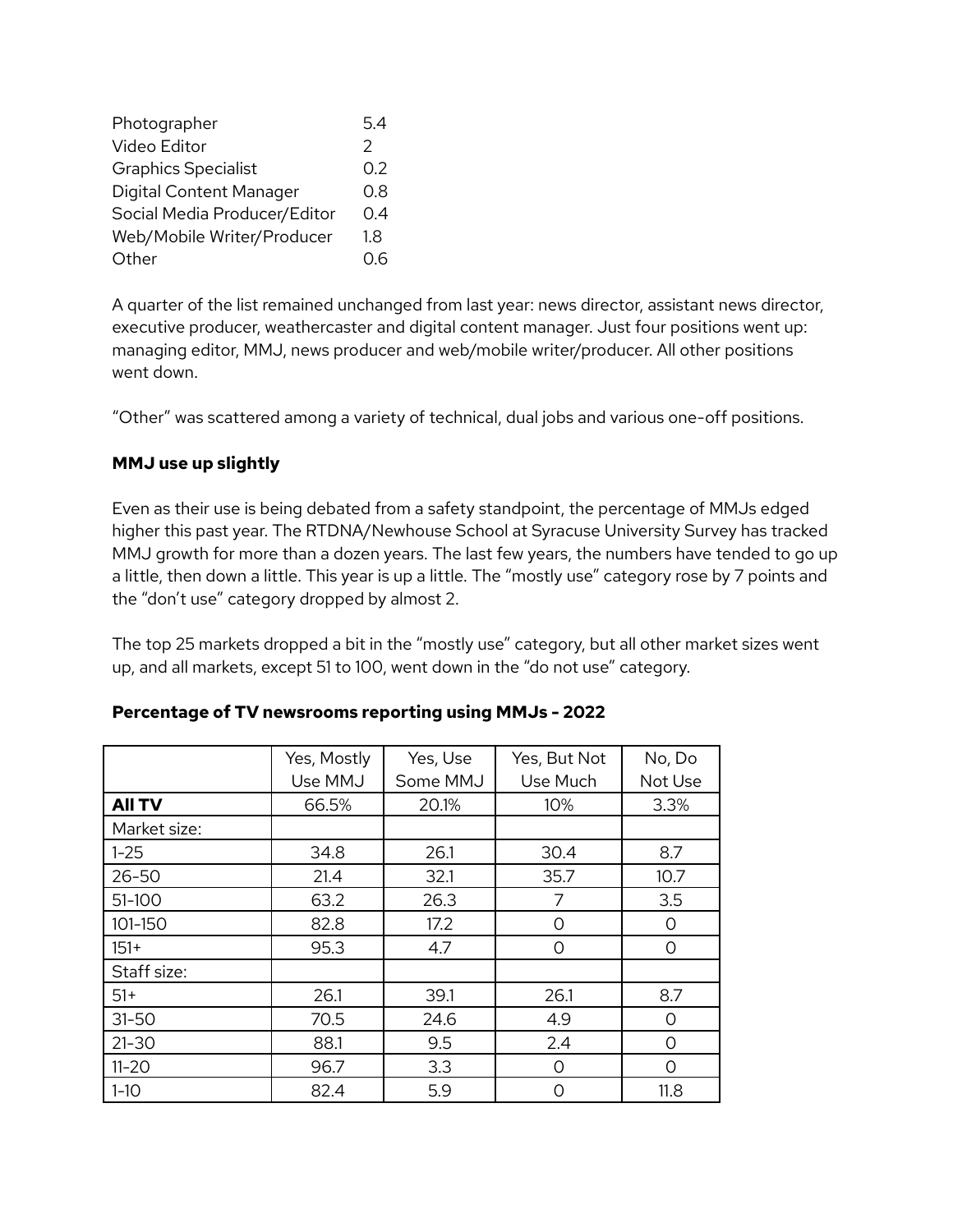The tipping point for news reporter vs. MMJ is in markets 51 to 100. Bigger markets have more news reporters than MMJs, and markets smaller than that are overwhelmingly MMJs. In 51 to 100, the margin is 71% to 29% in favor of MMJs. That puts MMJs down three and a half from last year, reversing a steady trend toward more and more MMJs.

## **New and replacement hiring**

The latest RTDNA/Newhouse School at Syracuse University Survey found that the average TV station hired 7.4 replacements during 2021 and 1.4 new, additional positions. Replacements are up 2.2 from a year ago, and new positions are up 0.3. The averages look pretty good, but the medians are lower. The median (or typical) TV station hired six replacement positions but no new hires. None. Stations in the South again hired the most replacements, but stations in the Northeast led in new hires.

Who got hired? These are the top TV replacement hires:

- 1. MMJs … 23% … same and still in first place
- 2. Producers … 21% … same and still in second place
- 3. Anchors and anchor/reporters ... 12% ... same but up from  $4^{\text{th}}$  place last year
- 4. Reporters … 9% … down 3 points from last year and down from third place
- 5. Weather … 8% … up 2 points and two places
- 6. Digital (including digital producers and managers) ... 7% ... up 1 point but still in 6<sup>th</sup> place
- 7. Photographers … 7% … down 2 points and 2 places
- 8. Video editor … 4% … up 1 point and 1 place
- 9.  $\,$  Sports anchor and reporter ... 3% ... same but down a place from  $8^\text{th}$  last year
- 10. Assignment desk … 3% … new to the top 10 this year

All other positions totaled 3%.

#### **New hires**

Two-thirds of all new TV hires were among just three positions:

- 1. Digital … 25% … up 4 points and up a spot back into first place
- 2. Tie: MMJs … 20% … down 5 points and one place into second Producers … 20% … same as last year but up a spot to tie for second
- 4. Anchors … 8% … up 5 points and four places from last year
- 5. Reporters … 5% … down 5 points and down a spot from fourth place a year ago
- 6. Tie: Weather … 4% … down 2 points Sports … 4% … new on the list Photographer … 4% … down a hair Assignment desk … 4% … up a hair